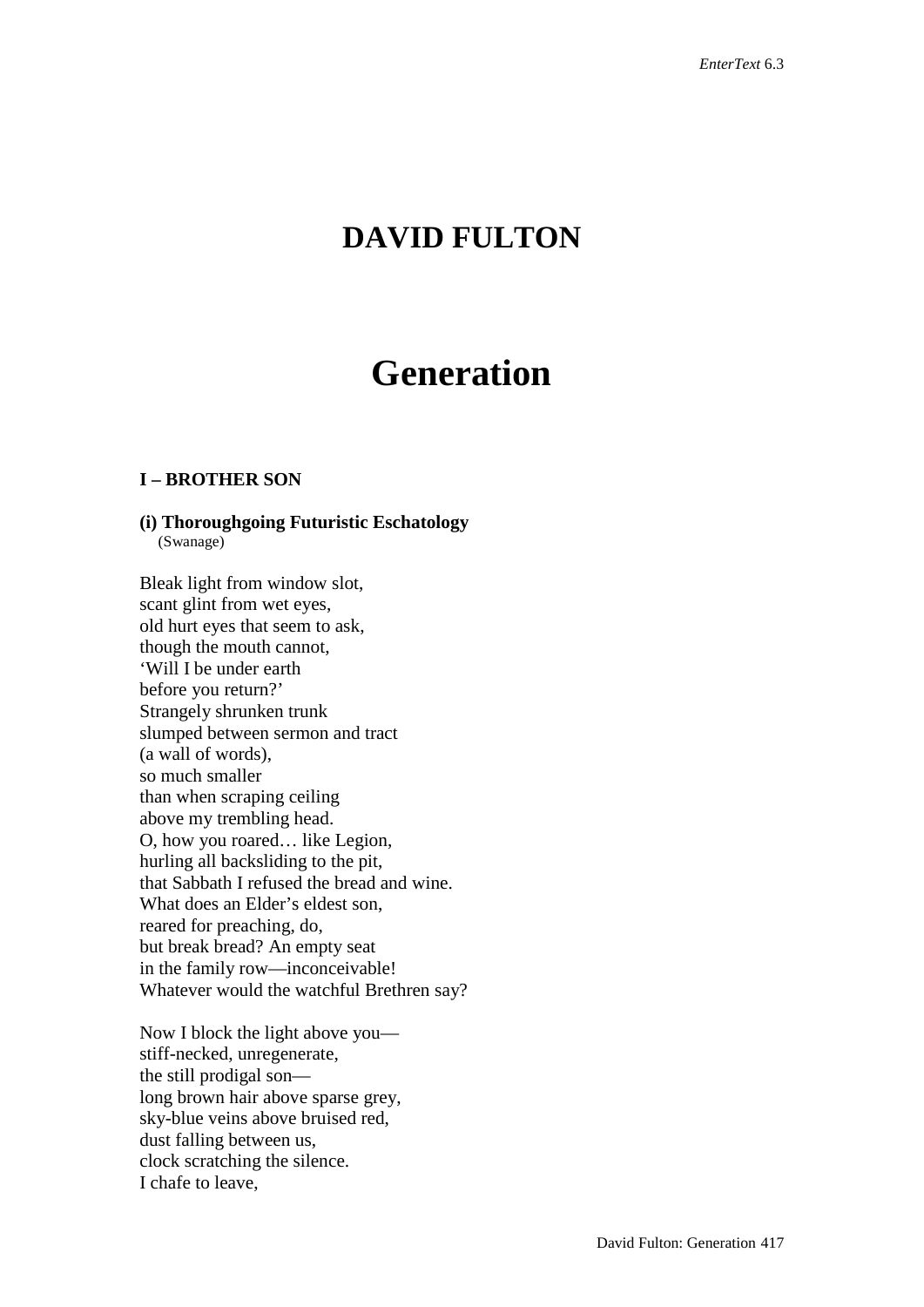fearing your final words will rear another range between us just when I'd begun to think we breathed the same air.

'I know you've chosen not to offer the Lord your life, but think of end things before it's too late: His Kingdom is always near and you can never tell the day of your recall….'

I am indeed becoming late, coach-late, so make to go, knowing this farewell will not be the last, for how can a father not be always there, permanent as magnetic North? A minor heart attack, yes, but surely over that and not terminally ill.

Is it the old presbyterian gloom returning as the body weakens? As well Prizren as London for chances to meet and, after all, I'll just be gone a year. But, though eyes are wet, Thoughts already start to stray elsewhere back to life, the life of reliable flesh, firm lip on the rim of practice, pleasure, not forward to that afterlife of ghostly milk and honey your toothless gums are now not sipping, alas.

Smug, stupid, blind, crass!

### **(ii) So Long**

.

He was with us less each year: the belly's skin balloon let down on doctor's orders no blowouts now; a back bending to the earth he'd soon—too soon—be sealed inside and shoulders turning in on themselves as if this last good fight had been lost before begun; but still the spirit resisted the slow pull of a collapsing body; it stood for the person we'd known so long, a gradual stranger, yet not strange.

.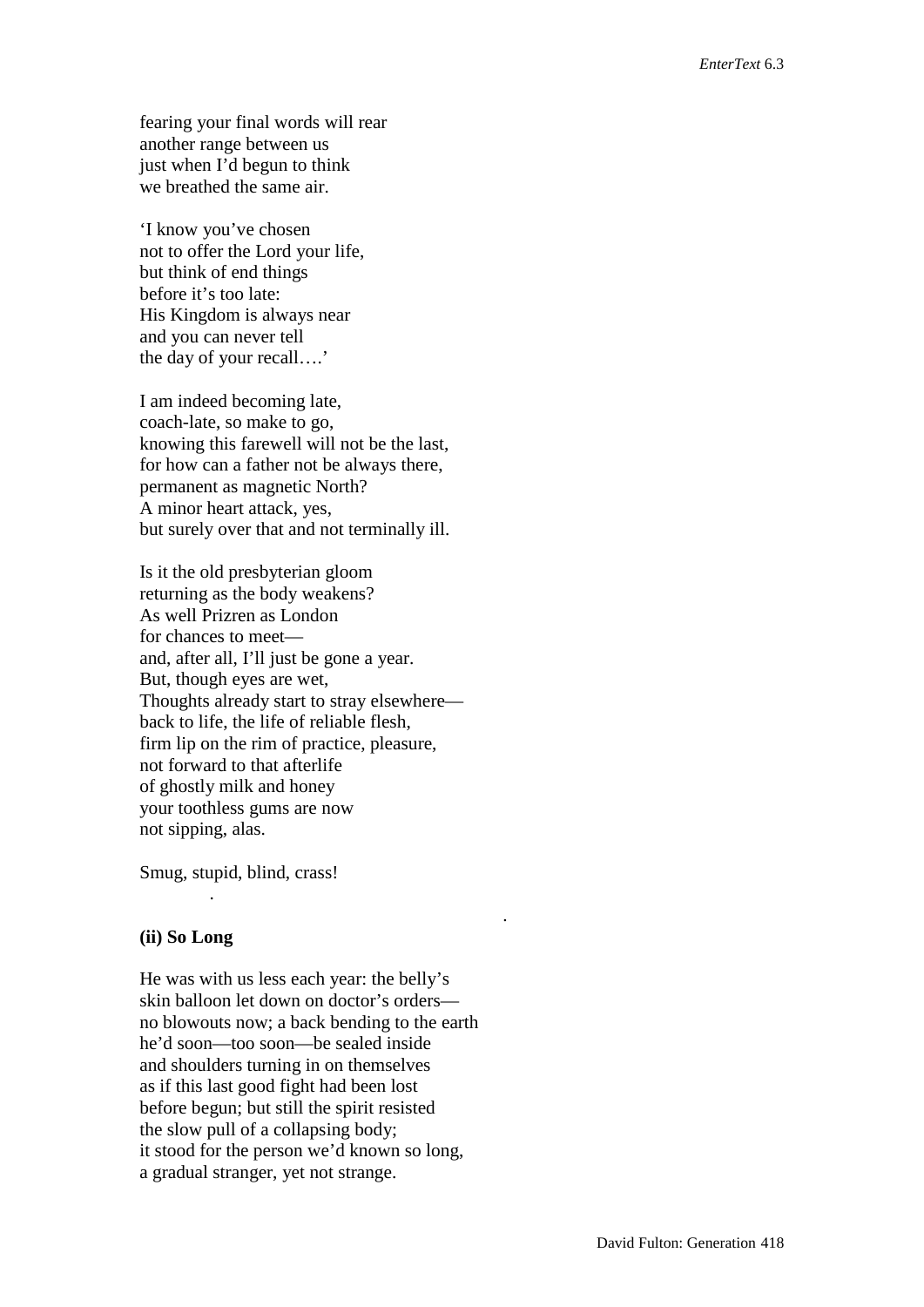Then, quite suddenly, he was with us less each month: cars and sermons given up, and breathless hobbles round the block, and bumpy lifts to Spartan gospel halls. In time that morning expedition beyond the bedroom door ceased; the handle no longer turned for an ever-frailer form to realise itself eerily between the jambs; but his strong spirit could still force a way out of a shrinking life; from bedside chairs, close to confinement, yet free, we still made contact with the father we'd known so long.

In the end he wasn't there at all: displaced to hospital bed and tied to it with tubes, then stunned by daily needle blows, dozing or waking, lidless with terror, his shrunken body torn by heart shudders, his mouth pain-tugged to an inverted V, the small voice piping with strangeness and second childhood, and he, like a child, needing to grasp our adult hands through each throe and pleading sideways ease when pangs became too sharp. But this time the spirit could not leap the pain, he was no longer the one we'd known so long:

A father too far off; an old man, not our old man; his good brain teased by clocks and maps, muttering nonsense, then—lucid—fearing madness, that ulcerated mouth repeating private mantras or calling, 'Water! Water!' for, yes, he was burning, the body dry, so dry, then incontinent. And as mind and flesh fell toward the darkness he cried for the light and all the vanished graces, and we cried too, though we could do nothing but tell healthy lies and walk with guilty breath away.

God's Holy Word fell from his grasp, then words for groaning he died, and we looked down, speechless, helpless, on the torn mouth, the face twisted, its ashen skin drum-tight on the nose, but loose round neck and cheek; on eye-sockets, trenched and strangely stained; and, far below, the backs of hands those purple mats of broken veins. Then we, heads bowed in the chemical air, fell to wondering: is this what a life, so long denied, so saintly modest, saves itself for?

#### **(iii) Patrimony**

(in memory of a Brethren lay preacher buried in Swanage Municipal Cemetery—'without a city wall')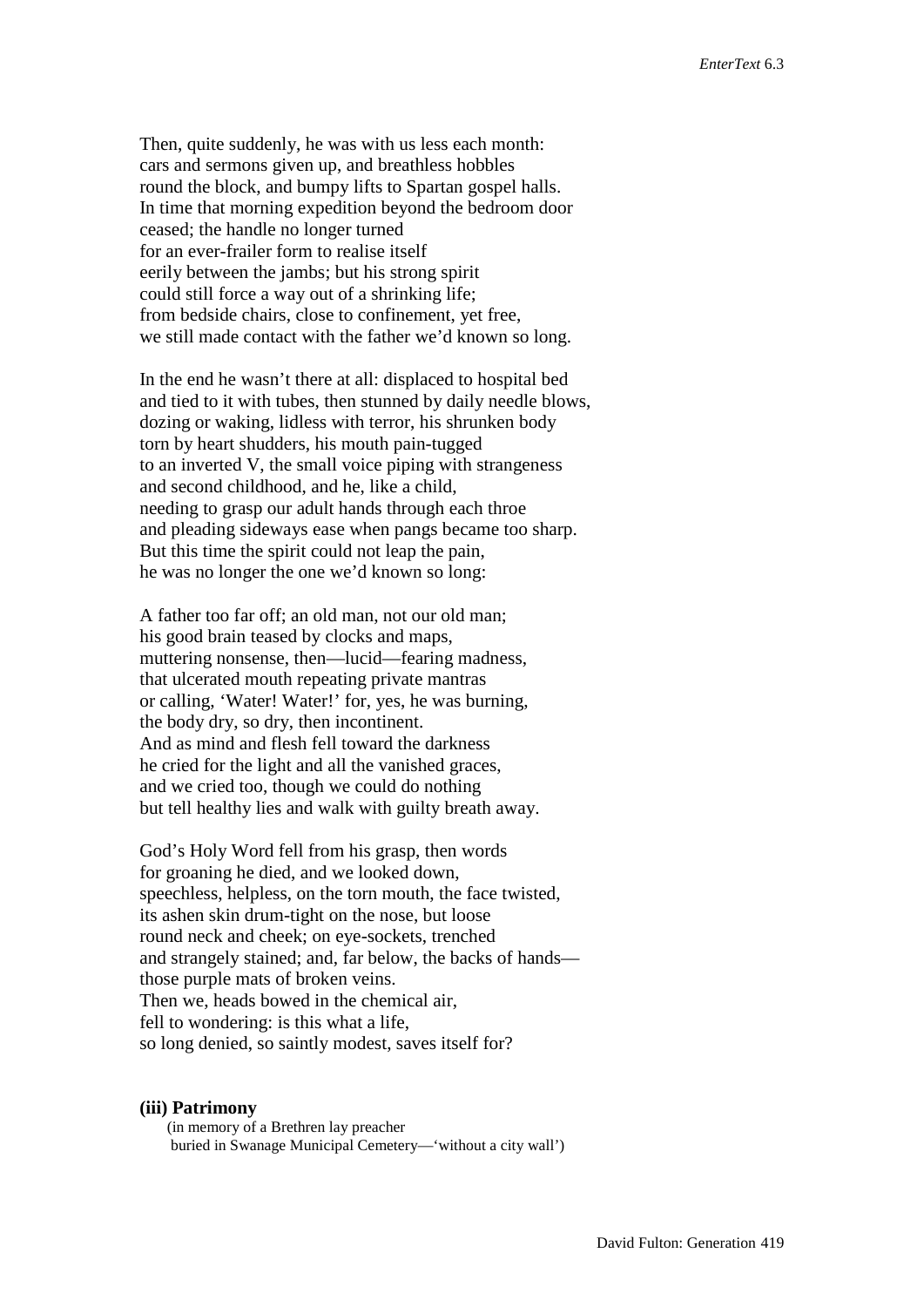No more living words over the broken bread and wine, no more evening exhortations. Far from Sabbath zeal, the saints chorusing praise for a risen Lord, he lies silent under silent earth. And I stand above, disbelieving, dumb, scanning the marble text to catch a sense that might, one day, speak to me. Father, may I in this profane art find other words to witness, thrive, and congregate in forms of grace?

#### **II – BORDER RELATIONS**

**(i) My Old China, My Old Duch** (Chang-Chun to London) Out of the thousand million I found you; among the devilish few, the thin snuffle of Big Noses, you noticed me. We met as arranged. Mindful of language and age, what could we do but circle each other, wary as the few spring dogs through my compound window, still uneaten? You were not tall, as your character claimed, but clearly bright, while I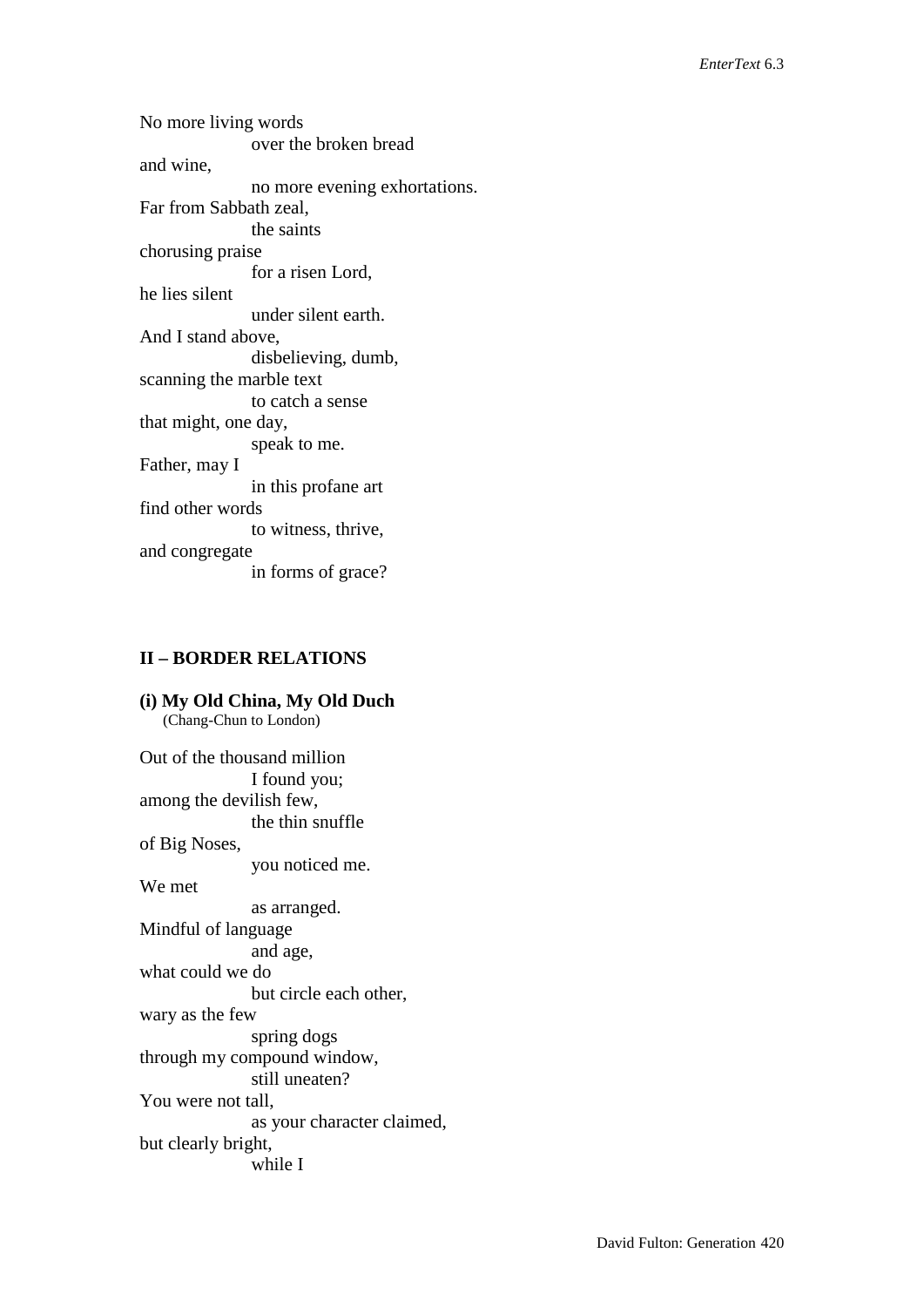tried to be cloudy-clever, hiding behind irony, friends, afraid to feel. Through three shared years we learnt to believe our eyes trust, I hope, that will never break so were joined, cycling through summer heat to register as doors were closing, I entering earth's largest family, you flying with me away from all that to land on this little island of tricky Angles. Welcome, Min, but, please, mind your step.

**(ii) Moon Lake** (Chan-Bai-Shan) (1) No, not that long ago surely! Can it really be twenty years since we scaled the lava track up into the clouds, stone step on stone step, then scree on scree, slide and sink, slide and sink, till mountscape turned mindscape and we almost fell to questioning our recent poise?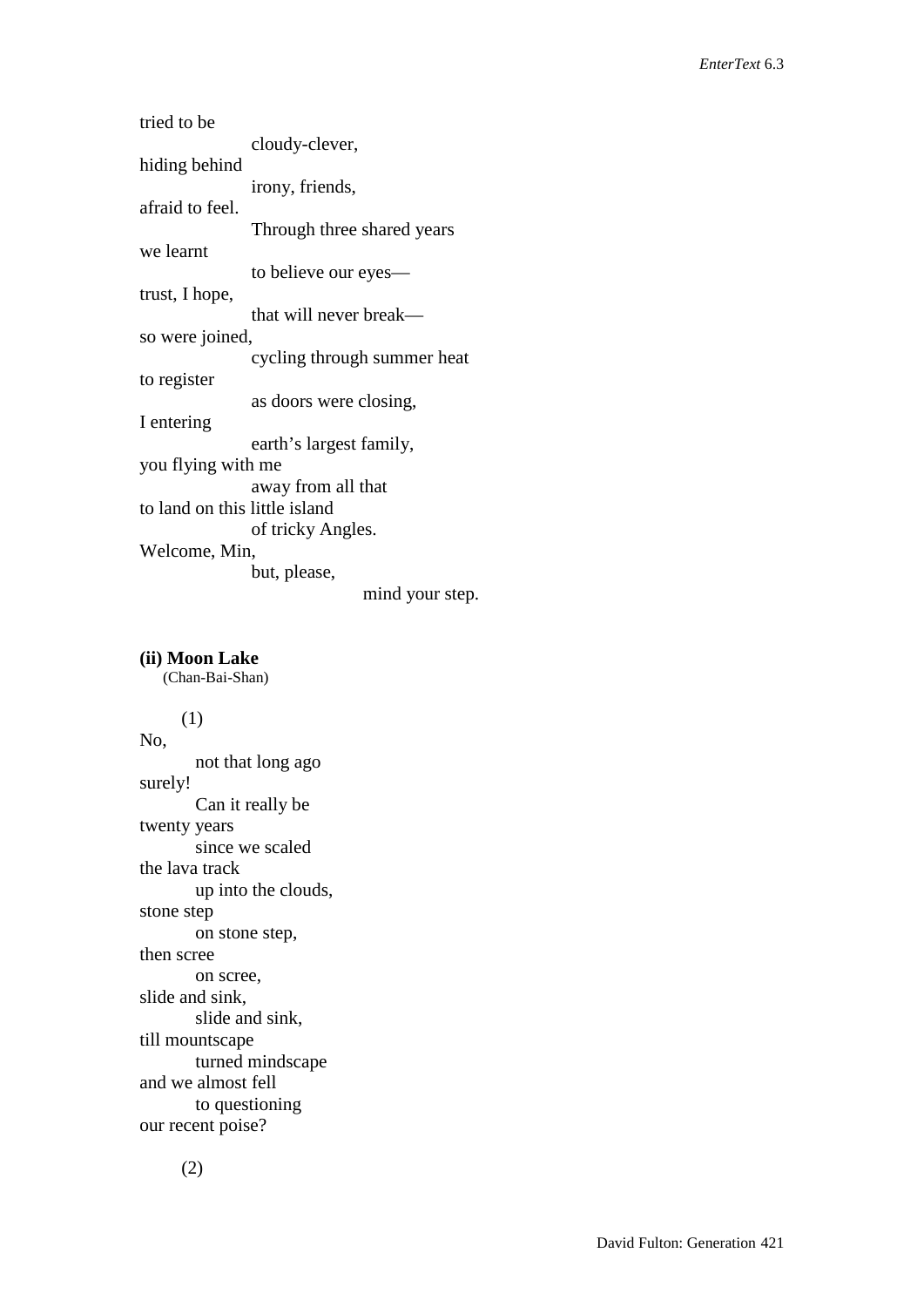You were dressed after Chang-Chun's fashionless fashion (lemon plastic jacket, scarcely thick enough for the thin, cool air, above black, slack-legged slacks), and I in Liberation Army green from canvas cap to canvas pumps, pitching for a Great March camp, the mock-martial, the heroically unheroic. (3)

Leaning into yet another steep climb and studying our slow feet, we found ourselves suddenly astonished as unsuspected summit opened to the rim of a vast volcanic lake, moon crater placed on top of the world, yet in unearthly strangeness so much out.

#### (4)

At an invisible line across grey water 'Red China' gave way to a redder Korea, whose camouflaged gunboats made sure no foolhardy soul tried to flee Father Kim's loving concrete arms, gesturing massively from the far shore.

# (5) We stood on the edge, panting, laughing, one lapsed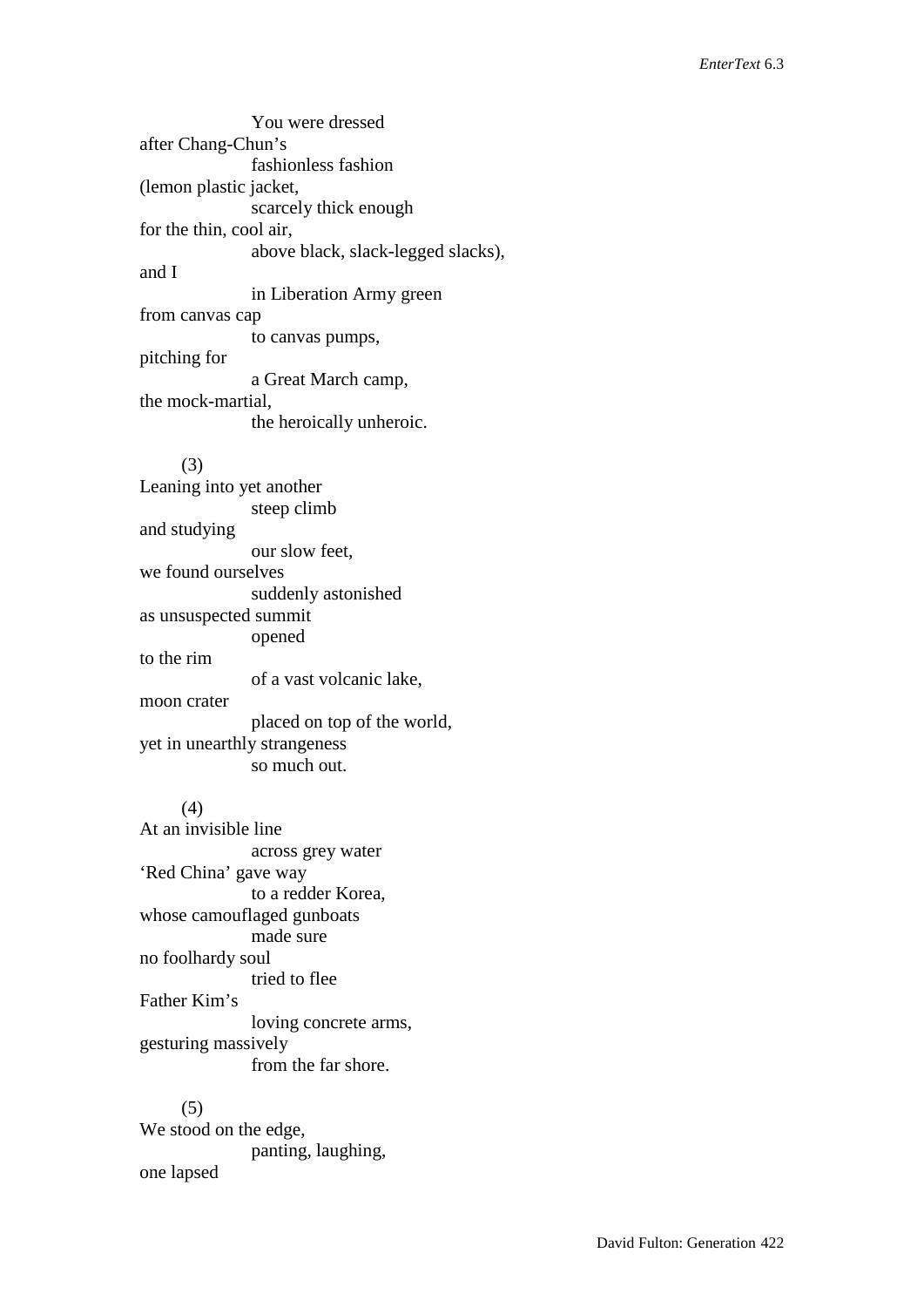Cultural Revolutionary hand-in-hand with a red Capitalist Roader, and as we peered into grey skies that drained the sweetness from the day, without warning the sour clouds broke, and all the sunset's blocked dazzle took the lake, turning dull surface to league on league of honeyed light, that richly glowing, luscious light, those twenty moonfed years ago.

**(iii) No, Not The Sixties** (Rome)

 (1) Strictly out of sight that light show in the dark room on Bianca's big brown bed! Such flickering friction our skin must have pulsed black-white, black-white, in ever shorter frequencies, faster and faster strobe crazy till colour rose from below in rainbow arches.

#### (2)

Nothing heavy! Two bodies sheet-dancing, as they should,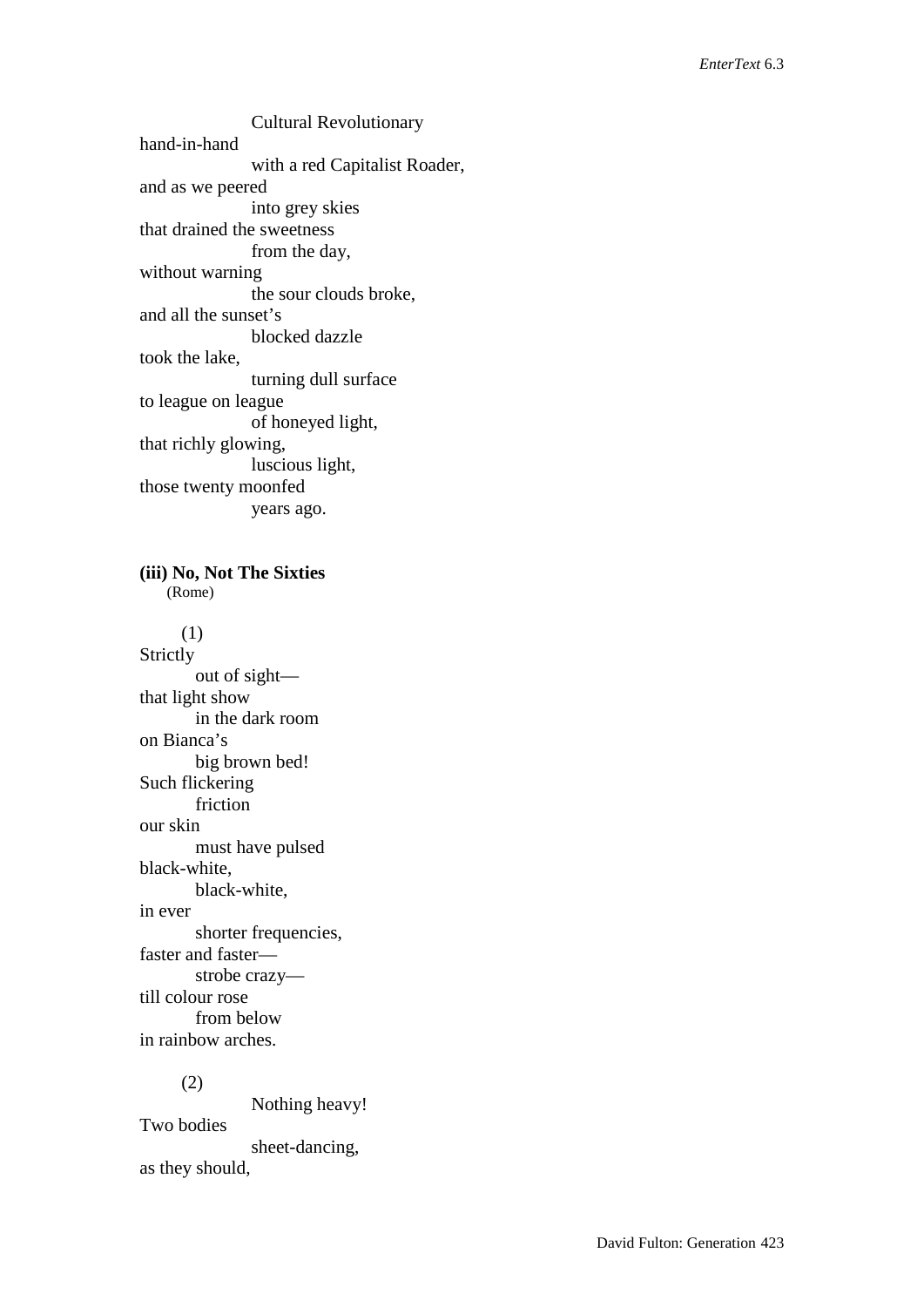to the insistent rhythms of the night bright, excited chatter, laughter, horns that floated up from the Roman street, inciting as Moon-skin, to underscore our delighted cries.

 (3) After such *son et lumière* did our soft machines hum like processed words, glow like lasers? Lazarus from the dead could not have felt more satisfied with flesh! So, comfortably clothed in skin, we faced each other nakedly, beamed like the Italian sun that puts the best hidden into the shade, chuckled like piazza fountains, but at no joke except our lives come to these chance white sheets. Then you sang lightly of a world without Butterflies or blues, and from just above the tilting tiled roof a full spring moon silver on red shone down through open shutters. And two not-so-young lovers one grey head,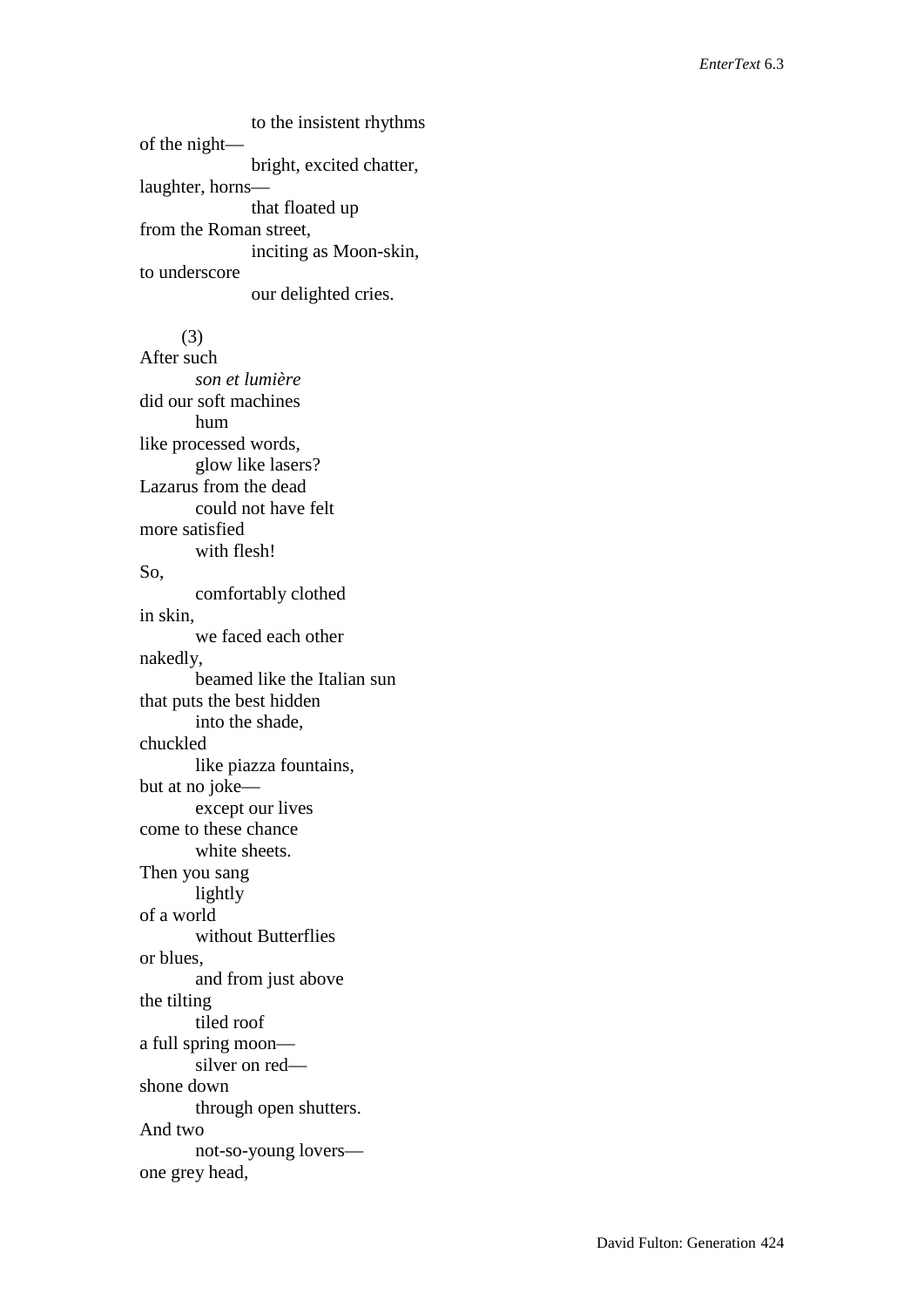one refusing to grey were caught there in pure clair de lunacy, blissfully mad as March hares, lovingly loopy under the she-wolf's brazen tits, our late Lupercalia all but over, darkness—for the moment forgotten. Far out! Really far out! That brief, crazy world of sound and light.

# **III – THERE YOU ARE**

### **(i) Coup**

Poor Min, you thought your body was your own, but she showed you you were wrong, seizing control before you knew she was there, slyly deflecting the moon's tug till she could deliver you again to blood, the blood of tearing free. Bestial to begin with (tadpole, frog, porpoise, pig), by aping you she grew human at last, crouched female knot of flesh, pushing fingers, toes defiantly through warm solutions, heart-bulb pulsing danger in the dark. Soon you found your life, your body, pear-shaped to her demands, craving food, more food, strange food till she forced you force it up again, telling you how starved of sex you were till you binged on new positions, then, replete, thought you heard her foetal whisper you were gross, your belly bloated, breasts swinging like evening udders, nipples blackened, flapped, corollas spread like spilt oil. She used your stomach as her map, plotting a dotted downward line as though to tell surgeons, 'Quick, cut here and let me out!' Growing,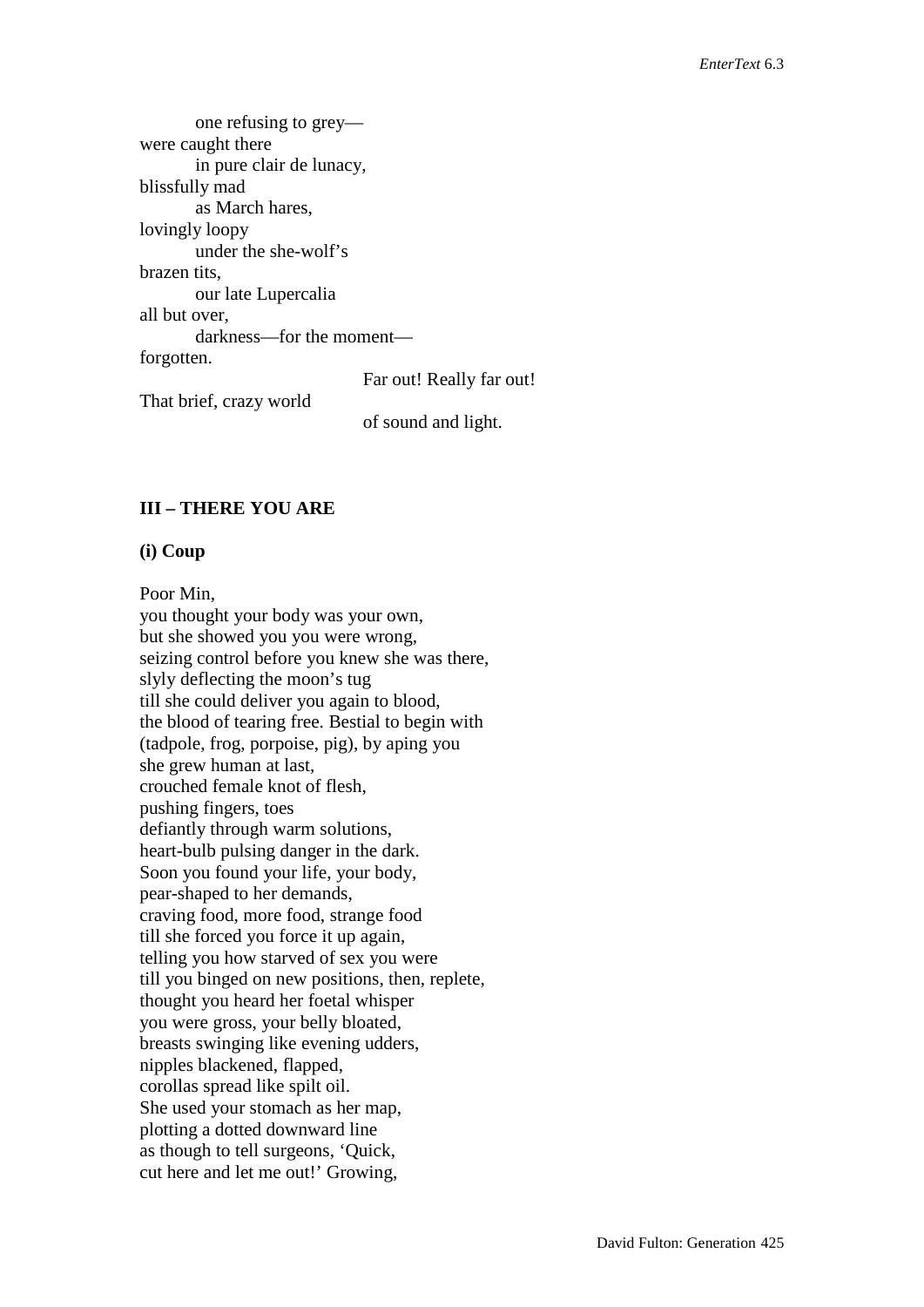she made you groan before your time to have you think how hard labour is, sending swollen legs, sore joints and stomach cramps. Later, she got her kicks, punting your oval belly into touch, rucking your nights, your days till, bored, she got her head down at last and forced a painful way through gaps and knees a messy try!—to milk her celebrations.

#### **(ii) Safe Delivery**

(*Crow* variations)

Such desert cries, flooded eyes, little life, the skull malleable, limbs unfired.

Such Oxfam sucks, cliff-edge clutch, little life, the breath so sprinted, heart so stalked.

Then first smile, delectable affinities.

O don't stop breathing, beating, being, little life.

#### **(iii) Sound Wonder**

We speak with smiles what more can we say? that silent lexis of lips we love, written on the skin, then signed and countersigned in cheeky marks of joy.

And there are sounds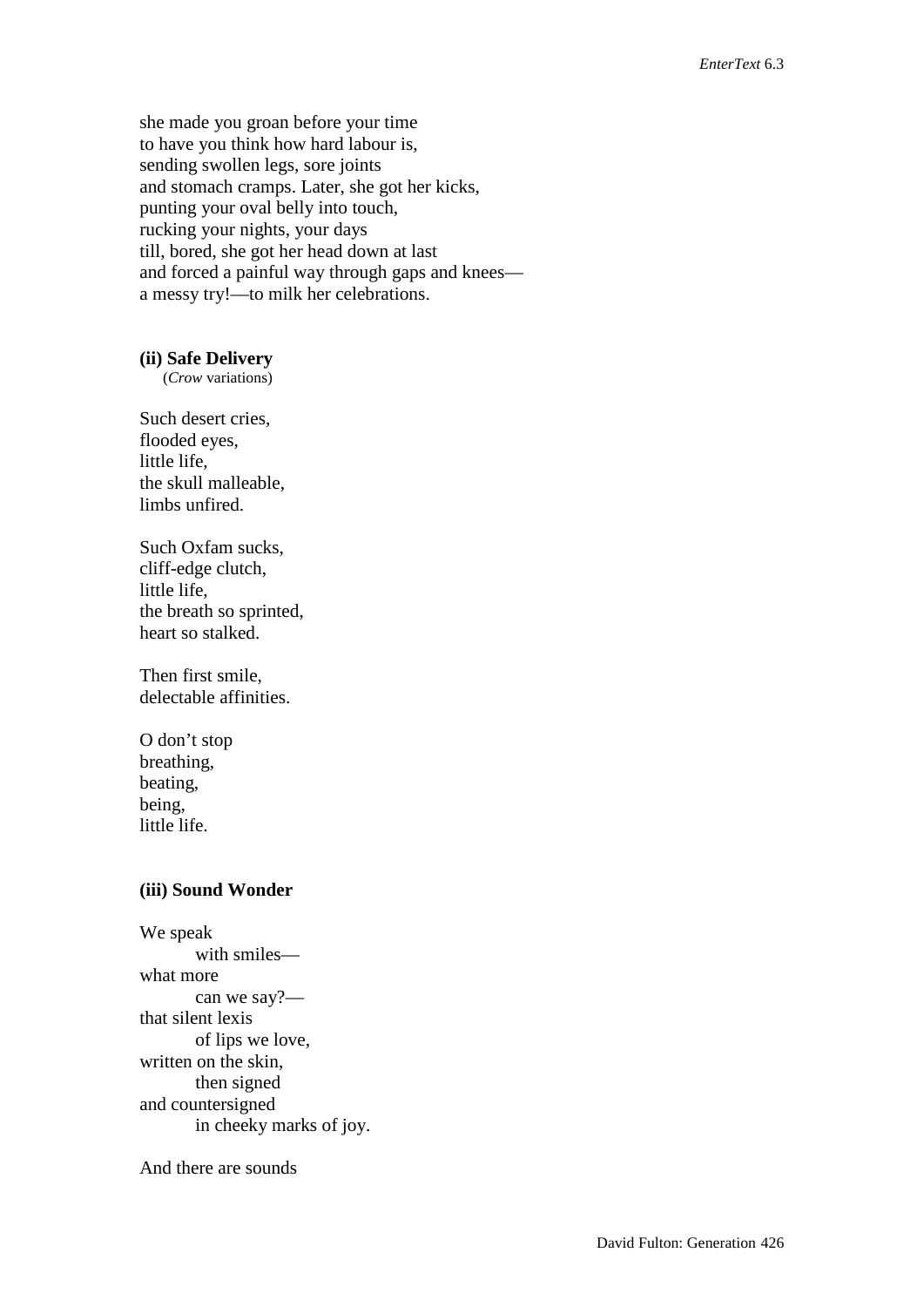you feel I should know: giggles, gurgles, grunts, hushed confidences, shrieks, and those long descants, skylarking songs sans words I struggle to repeat, cracked bass to baby treble scat or scatty? You say nothing wisely, full of simple vocables, sound wonder, so sure I follow that I try. You point to, sigh at glowing worlds I can no longer see: the switch that Christmases the cellar, while four flapping pigeons vanish the lawn and cupboards open-sesame to jewelled jars. You waddle through a country of surprise: mountainous dressers, pine glades of chair and table leg and thick rug meadows. Doors give way to other worlds and you glance back to see familiar landmarks turning strange. 'Oh,' you cry. 'Oh!' and 'Ow!' as what should not be there brings you down giving everything to tears, then forgetting when next moment's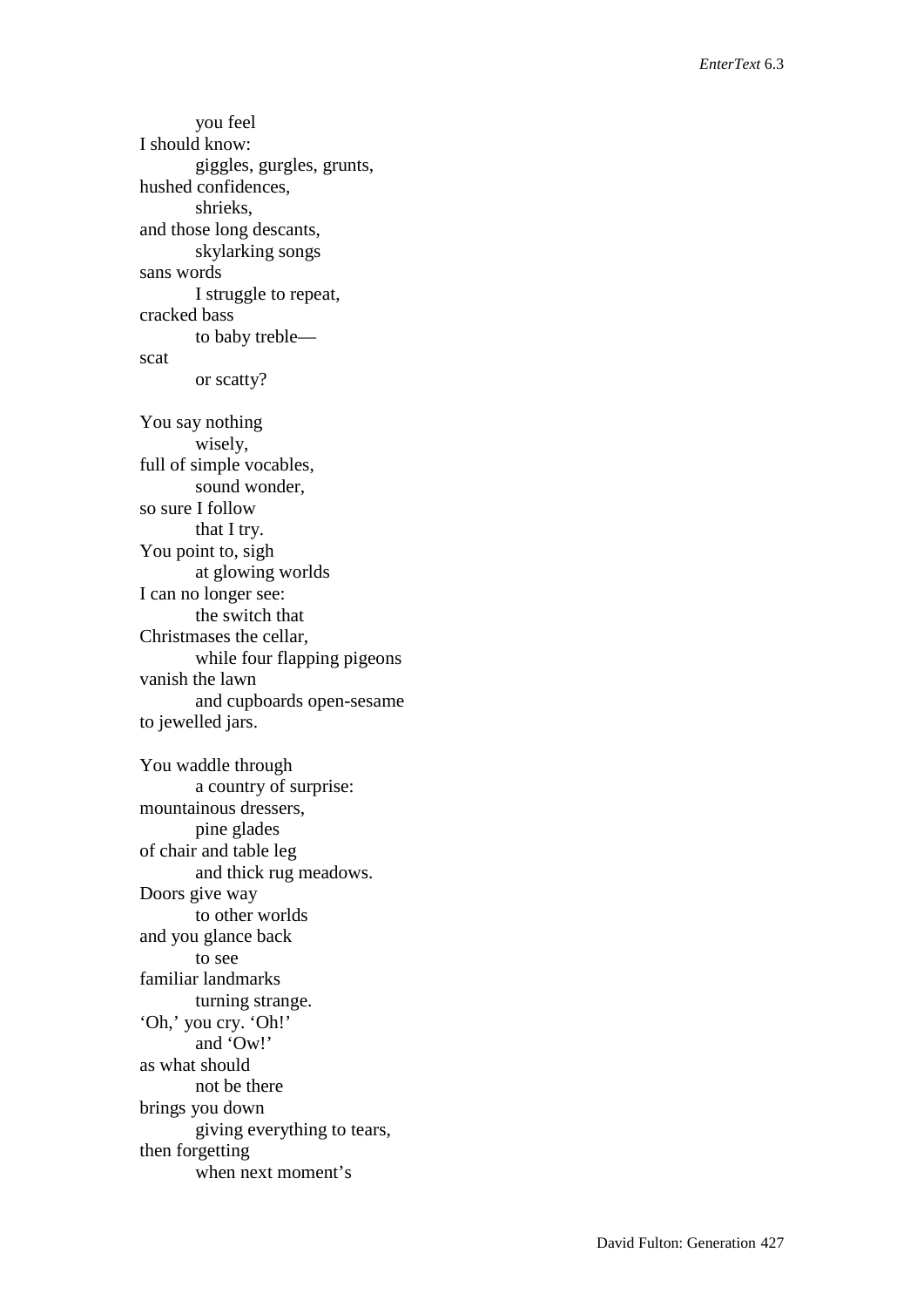blazing wonder dries the eyes.

Yes, stumble through each good day till I almost think it's so.

I'll lumber after to sit at your soft feet, while you profess your deepest babble. Teach me where to look and how to go until I think I should rethink everything I think I know.

**IV – RUNNING FOR LIFE: VALENTINE'S PARK** (*In memoriam* Denise Levertov, daughter of Ilford, who communed with spirits in the park.)

**(i)**

| Mad? Maybe.          |                                 |
|----------------------|---------------------------------|
|                      | Masochistic? Perhaps.           |
| But just set         |                                 |
| tight leaden sinews, | your heavy head,                |
|                      | on a jogging rack               |
| and let your body    |                                 |
|                      | stretch                         |
| into the dawn.       |                                 |
|                      | Soon oxygen will lighten,       |
| loosen               |                                 |
| then how easily      | your whole frame,               |
|                      | you'll slip the straps of pain, |
| relaxing to a joy    |                                 |
|                      | that rises, rises               |
| till it leaves you   | training air—high!              |
|                      |                                 |

**(ii)** 

| The morning run—  |            |
|-------------------|------------|
|                   | every day: |
| Saturday, Sunday, |            |
|                   | weekday,   |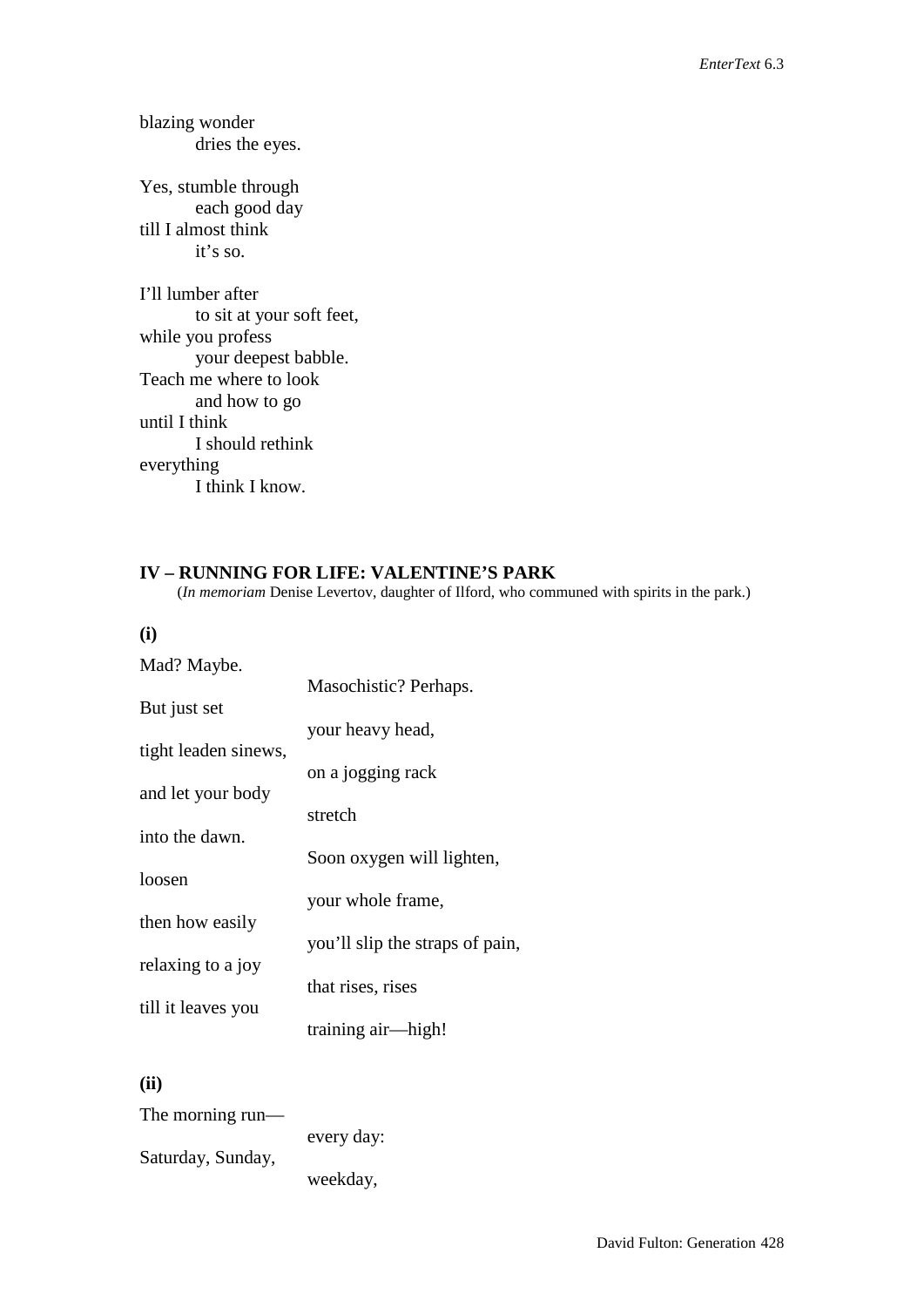| sick day, strain day, |                          |
|-----------------------|--------------------------|
|                       | birthday, bank holiday,  |
| even Christmas Day    |                          |
|                       | when gates stay chained, |
| but railing-gaps      |                          |
|                       | gape                     |
| for a quick squeeze   |                          |
|                       | to fenced liberty.)      |

# **(iii)**

| Summer: ten past six.          | Winter: ten-to-seven.          |
|--------------------------------|--------------------------------|
| Running from Ilford's          |                                |
|                                | bourgeois ease                 |
| (unlikely),                    |                                |
|                                | unmortgaged house              |
| (semi-detached),               |                                |
| (fully attached,               | loving wife                    |
|                                | I hope),                       |
| and child at fifty             |                                |
|                                | (bizarre);                     |
| surprising fox and cub,        |                                |
| from tipped bins,              | fire eyes swivelling           |
|                                | ripped refuse bags,            |
| sturdy legs hurling a red blur |                                |
|                                | at green cover;                |
| running up Cranbrook Road      |                                |
| in rain, in snow,              | past solitary bus-stop waiters |
|                                | darkness and first light       |
| to skirt the Square,           |                                |
|                                | Ilford's brief 'village,'      |
| houses standing back           |                                |
| approaching park gates         | in smug satisfaction;          |
|                                | under concrete urns            |
| that lean to ask               |                                |
|                                | a classic question,            |
| 'Why are you                   |                                |
|                                | dying to run                   |
| when all you are doing         | is running to die?'            |
| Pushing creaking iron          |                                |
|                                | apart                          |
| to kick the cinder path        |                                |
| our East India shyster's       | past Valentine's House,        |
|                                |                                |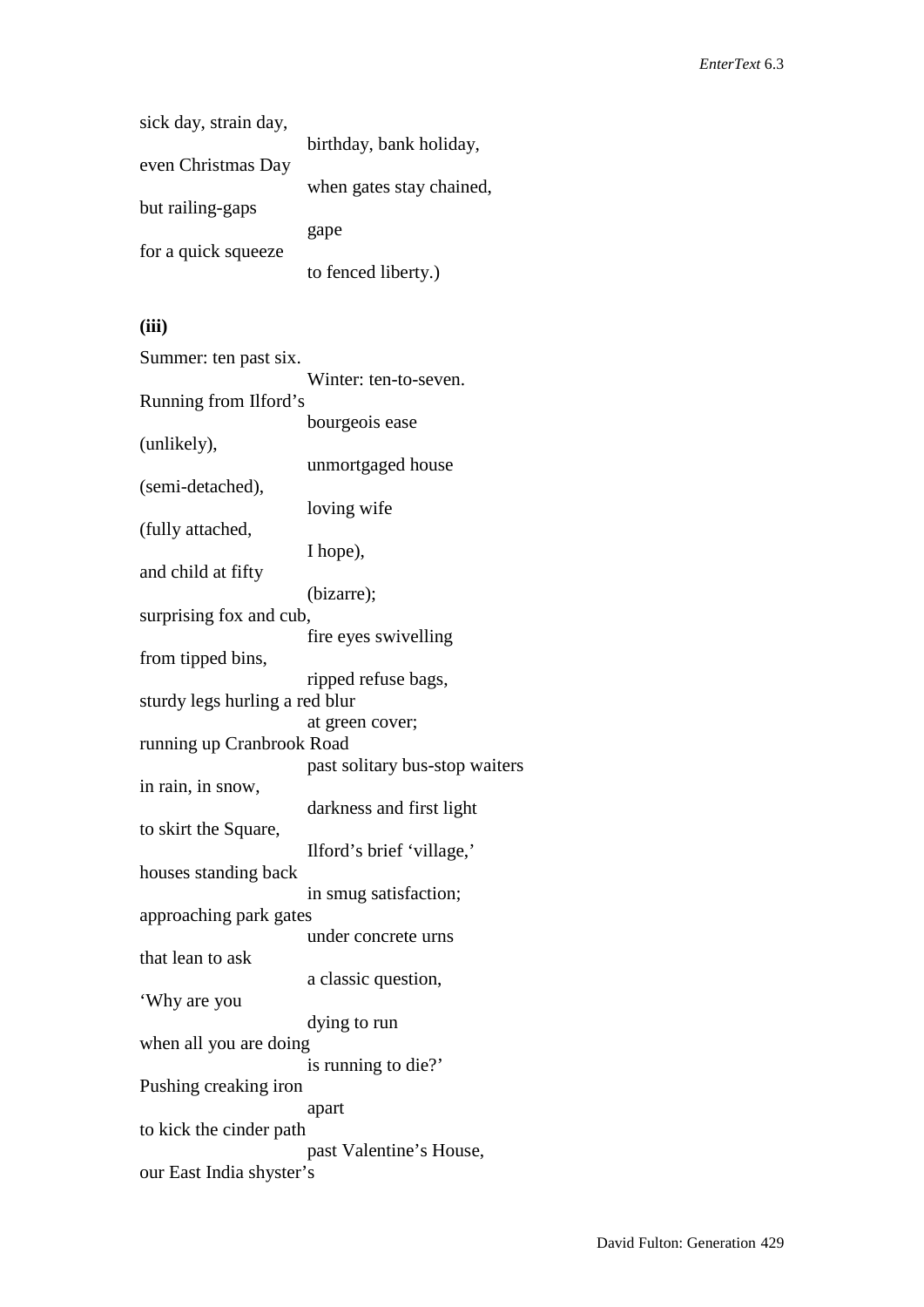listed chateau (first entrant to Love or Trade's demesne?), so many bijou boughs, homeless leaves, so much enclosed earth, common grass.

# **(iv)**

| No, not locked,                 |                        |
|---------------------------------|------------------------|
|                                 | surely!                |
| Park-keepers                    |                        |
|                                 | still asleep           |
| or will that mythical dog,      |                        |
|                                 | figured at the gate—   |
| 'patrolled area:                |                        |
|                                 | beware!'—              |
| finally find flesh              |                        |
|                                 | to uncurl lips         |
| and launch its snarled incisors |                        |
|                                 | at my wrists?          |
| No! No panting slobber,         |                        |
|                                 | no ominous pads        |
| make horror music               |                        |
|                                 | in the shadows.        |
| Relax:                          |                        |
|                                 | the grounds are yours, |
| the air is icy blue-black,      |                        |
|                                 | the moon a sliver,     |
| and one shooting star-          |                        |
|                                 | Boeing? UFO?-          |
| moves silently                  |                        |
|                                 | across the sky-        |
| to Stansted                     |                        |
|                                 | or deep space?         |
|                                 |                        |

# **(v)**

Race down your narrow tarmac into the lamp's yellow glow, shooting beyond your breath barrier as you re-enter the dark; or tread through midsummer treacle, wind rollers and the rain's bead curtains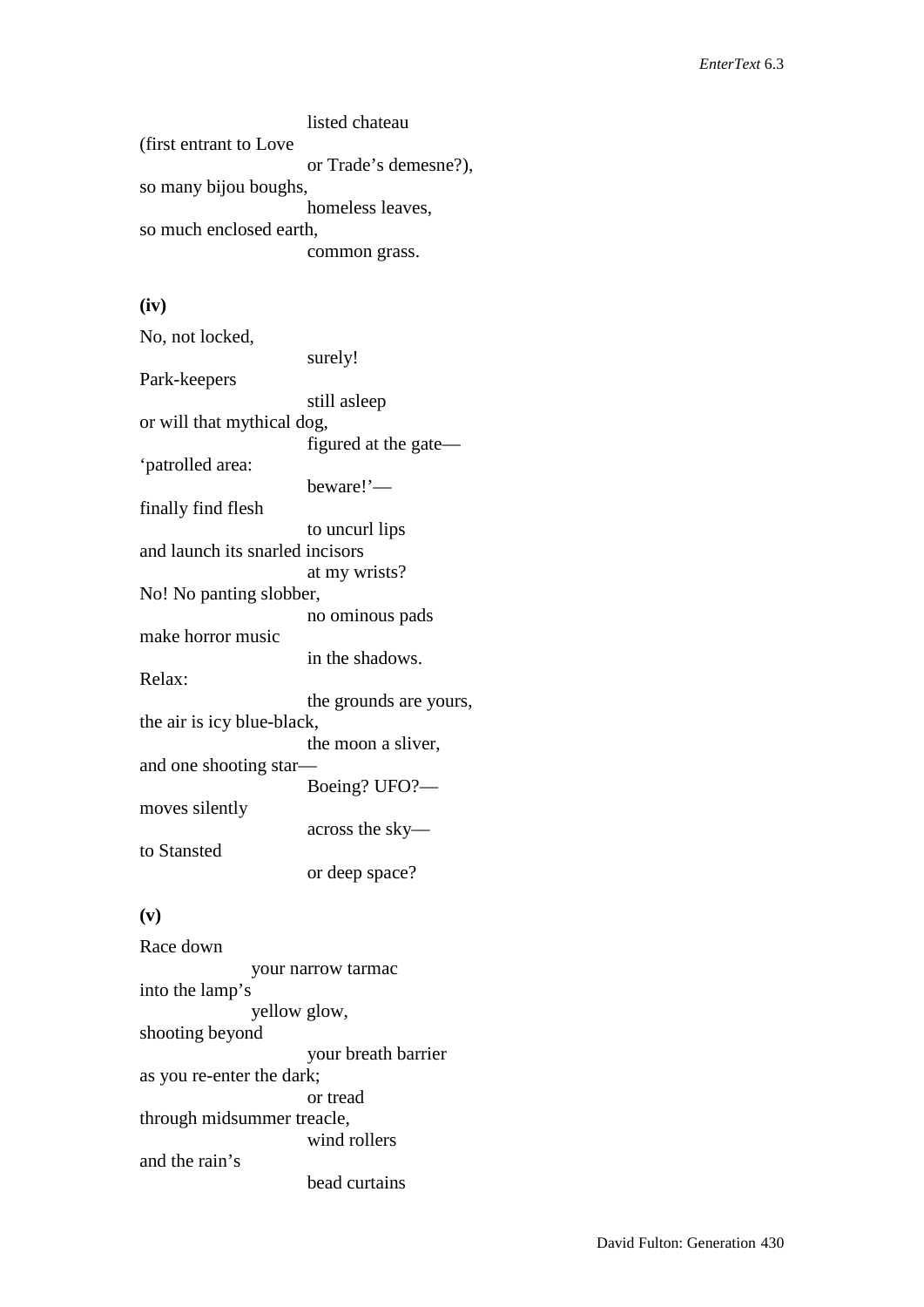| in thigh defiance             |                       |
|-------------------------------|-----------------------|
|                               | of a world's weather; |
| then whenever air's           |                       |
|                               | intangible            |
| force singlet, shorts, shoes— |                       |
|                               | everything!           |
| through what can              |                       |
|                               | no longer resist.     |

# **(vi)**

| Why not jog over the bridge,    |                                  |
|---------------------------------|----------------------------------|
|                                 | breaking that pack of geese      |
| as you accelerate               |                                  |
|                                 | round the lake's rising curve,   |
| then duck through rhododendrons |                                  |
|                                 | to a smaller bridge,             |
| opening on acres                |                                  |
|                                 | of downhill grass?               |
| Yes, chase the fleeing horizon  |                                  |
|                                 | till you lose                    |
| or freewheel into a sun,        |                                  |
|                                 | Martian red                      |
| over ankle mist,                |                                  |
|                                 | but take the keepers' hut        |
| for turn                        |                                  |
|                                 | and lean hard into the home run. |
| The incline will leave          |                                  |
|                                 | you panting                      |
| like a dog                      |                                  |
|                                 | at dogs                          |
| that emerge                     |                                  |
|                                 | from half light                  |
| (raw slaves,                    |                                  |
|                                 | held by collar and chain),       |
| barking back at their barks,    |                                  |
|                                 | blissed out—Barking mad.         |

# **(vii)**

| Spurt up the street              |                              |
|----------------------------------|------------------------------|
|                                  | those last one hundred yards |
| through car tunnels,             |                              |
|                                  | glass-sealed from glory,     |
| the pigeons' dry departing clap, |                              |
|                                  | your only applause;          |
| breast the invisible tape,       |                              |
|                                  | putting leg breaks on        |
| like indoor sprinters            |                              |
|                                  | at the wall.                 |
| Then gulp triumphant air,        |                              |
|                                  |                              |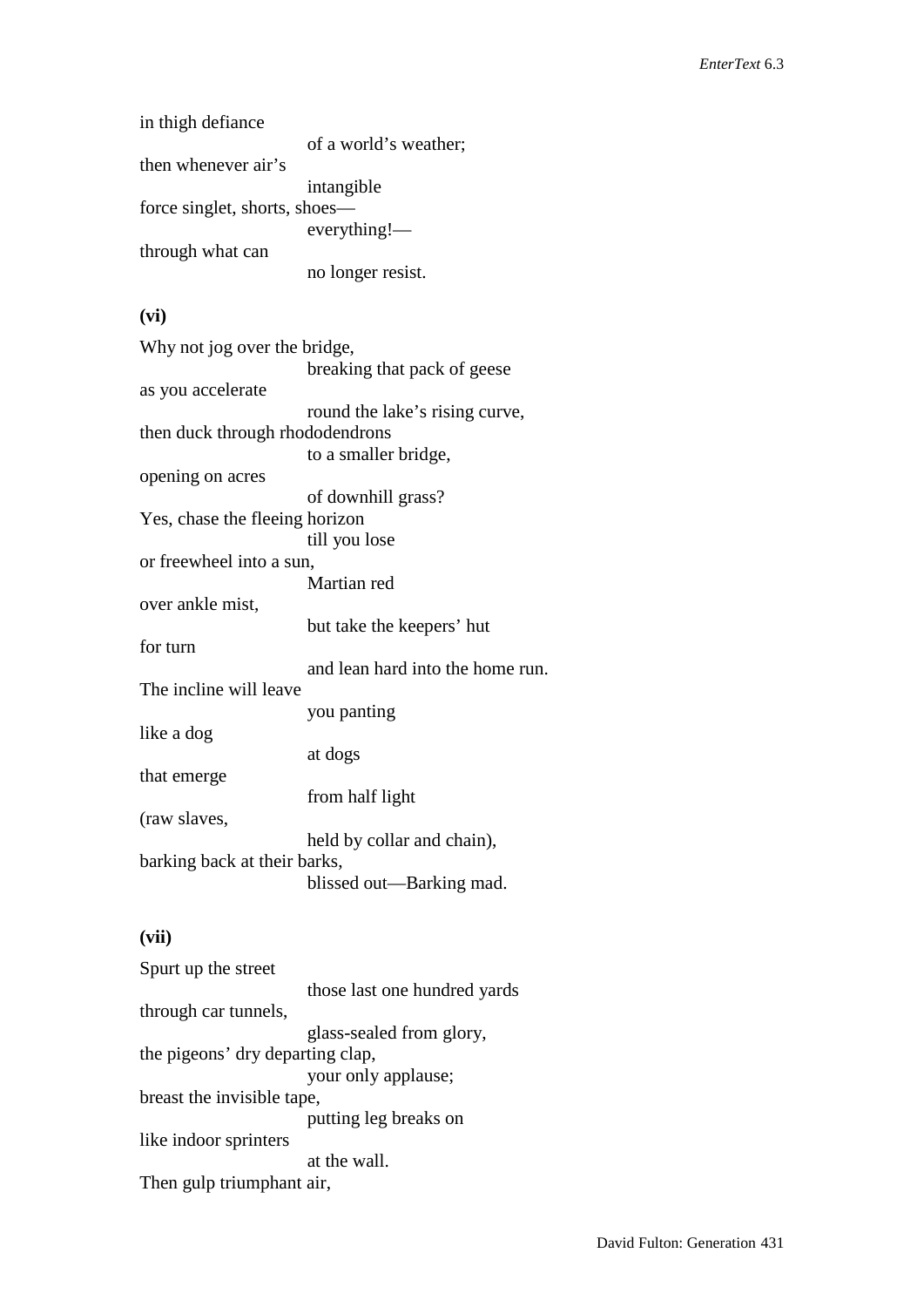|                       | head endorphin-high,       |
|-----------------------|----------------------------|
| flesh free from pain, |                            |
|                       | tired, yet so richly calm. |
| Well, are you now     |                            |
|                       | fit for life,              |
| ready, willing        |                            |
|                       | to run down another day?   |

# **V – BEING THERE**

(Swanage)

## **(i)**

| Calm summer dawn,      |                             |
|------------------------|-----------------------------|
|                        | dense mist                  |
| over ebbed sea-        |                             |
|                        | such thick emptiness!       |
| Yet how can this       |                             |
|                        | vague shifting lack         |
| so firmly deny         |                             |
|                        | all prospect of Needle      |
| or facing shore,       |                             |
|                        | of a world                  |
| beyond this bay        |                             |
|                        | where we stand-             |
| Old Harry              |                             |
|                        | nowhere to be seen          |
| and Alf's              |                             |
|                        | scarcely utopian isle       |
| unplaced in sea?       |                             |
|                        | Even the jetty's            |
| half lost              |                             |
|                        | in moist absence!           |
| Swanage                |                             |
|                        | entirely reduced to itself! |
| Absurd?                |                             |
|                        | Not quite for-look!-        |
| this vaporous void's   |                             |
|                        | becoming something,         |
| a luminous zone        |                             |
|                        | of mother-of-pearl,         |
| as dull wet air        |                             |
|                        | embodies the rising sun;    |
| and-listen!-           |                             |
|                        | rare silence is spreading   |
| through the visible:   |                             |
|                        | waves so reluctant to fall  |
| to any kind of splash, |                             |
|                        | the sea could be            |